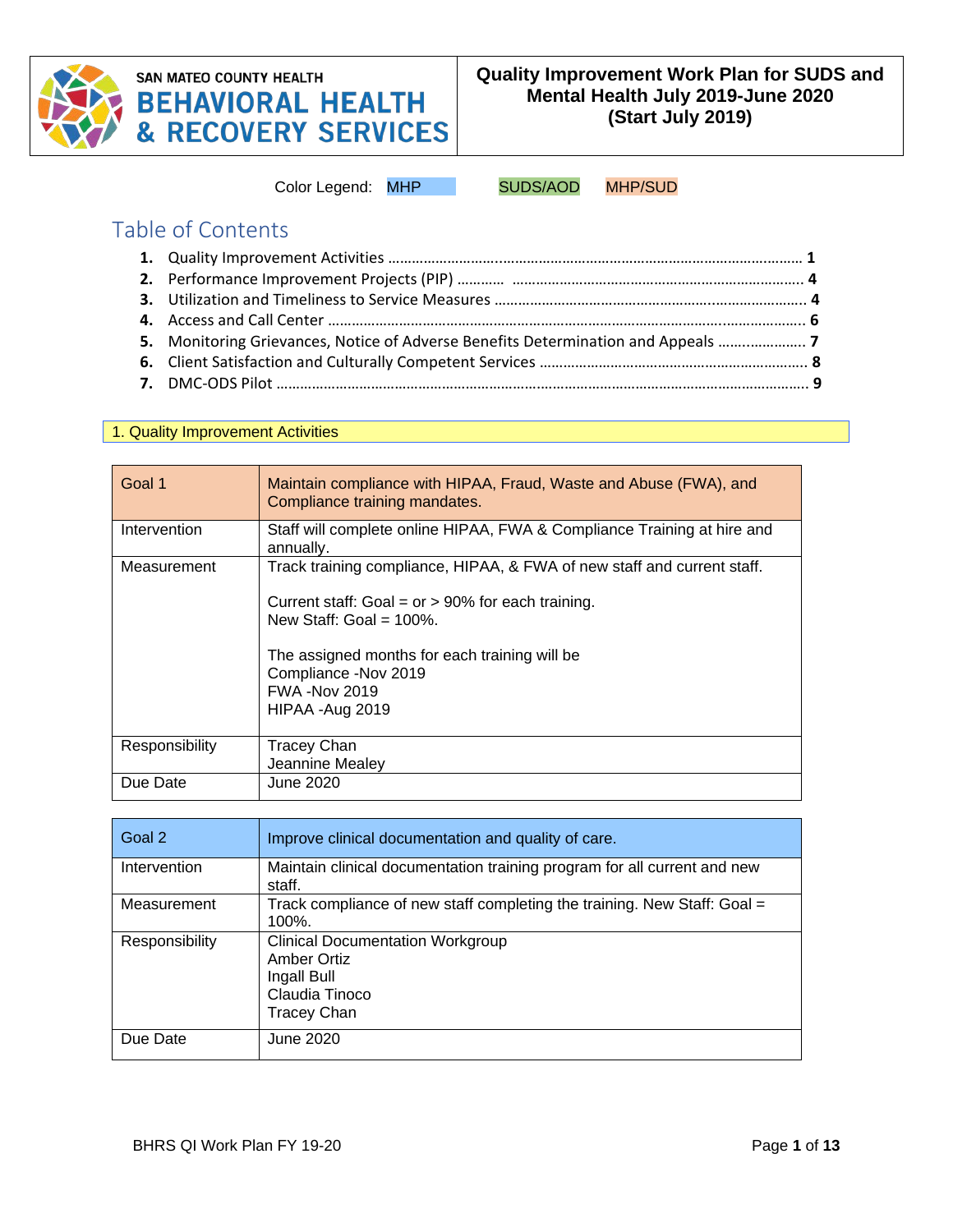| Goal 3         | Program staff to improve overall compliance with timelines and paperwork<br>requirements.                                                                                                                     |
|----------------|---------------------------------------------------------------------------------------------------------------------------------------------------------------------------------------------------------------|
| Intervention   | • Maintain system-wide, yearly-audit program.<br>• Send monthly emails with documentation compliance rates to all county<br>program managers and directors to monitor teams' compliance with<br>requirements. |
| Measurement    | Reports sent to programs Monthly                                                                                                                                                                              |
| Responsibility | Jeannine Mealey<br><b>Tracey Chan</b><br>A.B. Limin                                                                                                                                                           |
| Due Date       | June 2020                                                                                                                                                                                                     |

| Goal 4         | Maintain disallowances to less than 5% of sample.                                                                           |
|----------------|-----------------------------------------------------------------------------------------------------------------------------|
| Intervention   | Monitor adherence to documentation standards/completion throughout<br>$\bullet$<br>AVATAR (EMR) System.                     |
|                | Send progress reports to county programs.<br>٠                                                                              |
| Measurement    | Audit 10% of SDMC System of Care client charts annually<br>$\bullet$<br>Decrease disallowances, Target: Medi-Cal Audit: <5% |
| Responsibility | Jeannine Mealey<br>QM Audit Team                                                                                            |
| Due Date       | June 2020                                                                                                                   |

| Goal 5         | Monitor staff satisfaction with QI activities & services.                                                                                                                                                                                                                                                                            |
|----------------|--------------------------------------------------------------------------------------------------------------------------------------------------------------------------------------------------------------------------------------------------------------------------------------------------------------------------------------|
| Intervention   | • Perform Annual Staff Satisfaction Survey: All staff will be sent a survey to<br>rate level of satisfaction with Quality Management Department.<br>• Determine Optimal timing for conducting survey                                                                                                                                 |
| Measurement    | Percentage of staff reporting satisfied/somewhat satisfied with QM support =<br>or $> 90\%$ .<br>Are you satisfied with the help that you received from the Quality<br>$\bullet$<br>Management staff person?<br>• Baseline: Nov 2018-<br>Yes 71.79%, Somewhat 21.79% = 93%, No = 6.41%<br>$\circ$<br>Total responses 108.<br>$\circ$ |
| Responsibility | Ingall Bull, Jeannine Mealey                                                                                                                                                                                                                                                                                                         |
| Due Date       | December 2019                                                                                                                                                                                                                                                                                                                        |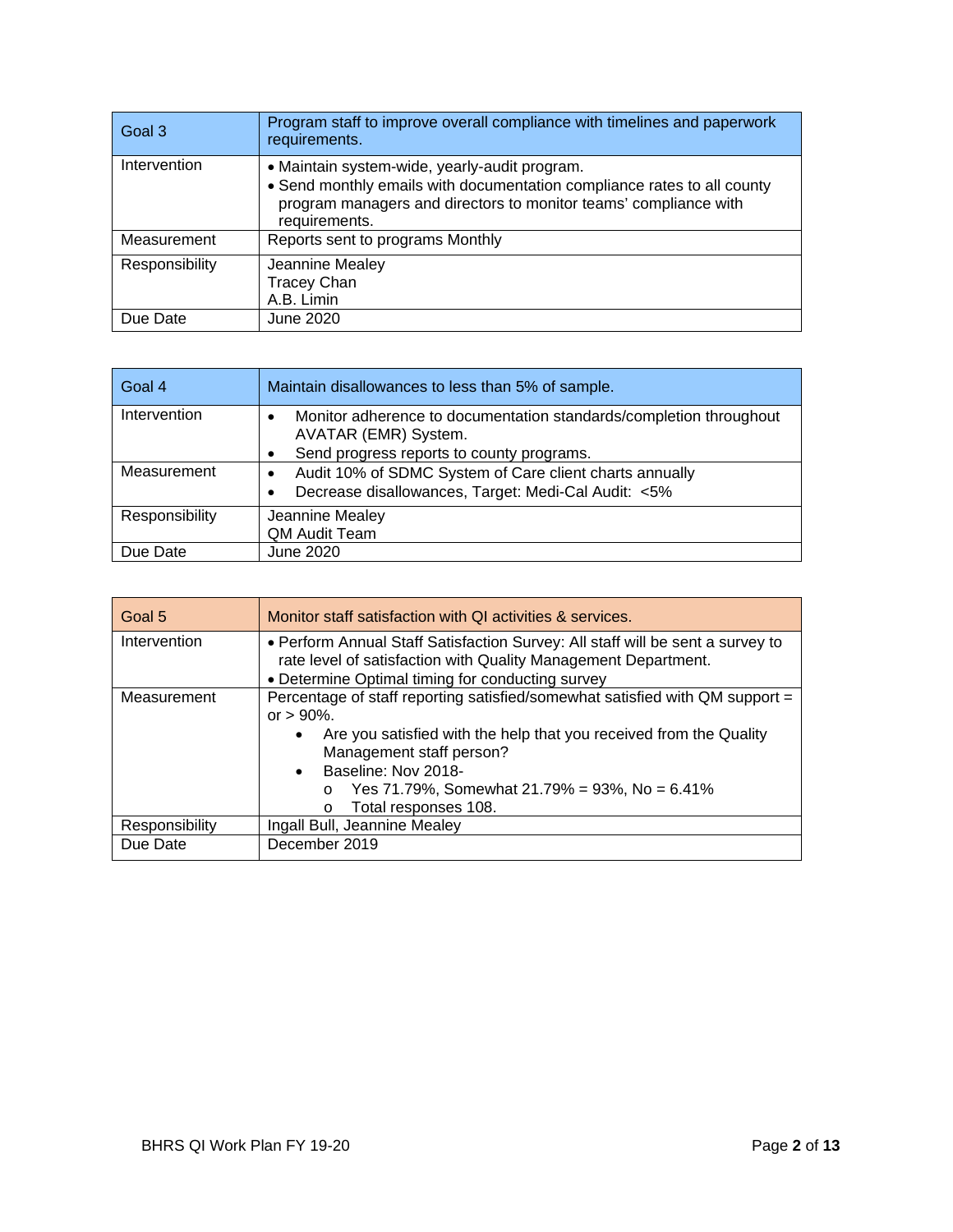| Goal 6         | Create and update policies and procedures in BHRS for Mental Health and<br><b>SUD</b>        |
|----------------|----------------------------------------------------------------------------------------------|
| Intervention   | . Update current policies and procedures for new managed care rules.<br>Update policy Index. |
|                | • Maintain internal policy committee to address needed policies and<br>procedures.           |
|                | • Retire old/obsolete policies.                                                              |
|                | • Create new, amend existing, and retire obsolete policies                                   |
| Measurement    | # of Policies Created                                                                        |
|                | # of Policies Retired                                                                        |
|                | # of Policies Amended                                                                        |
| Responsibility | <b>Policy Committee:</b>                                                                     |
|                | Ingall Bull                                                                                  |
|                | Claudia Tinoco                                                                               |
|                | Jeannine Mealey                                                                              |
|                | <b>Holly Severson</b>                                                                        |
|                | Eri Tsujii                                                                                   |
|                | Annina Altomari                                                                              |
|                | <b>Tracey Chan</b>                                                                           |
|                | Clara Boyden - AOD manager                                                                   |
| Due Date       | June 2020                                                                                    |

| Goal 7         | Comply with QIC Policy and maintain voting membership that represents all<br>parts BHRS                                                                                       |
|----------------|-------------------------------------------------------------------------------------------------------------------------------------------------------------------------------|
| Intervention   | Review/amend QIC Policy as necessary.<br>Maintain QIC voting membership that represents BHRS system                                                                           |
| Measurement    | Ensure compliance with QIC Policy: communicate with QIC members<br>٠<br>as necessary.<br>Verify and document QIC Voters that represents BHRS system by<br>6/2020 (continuous) |
| Responsibility | Ingall Bull<br><b>Holly Severson</b>                                                                                                                                          |
| Due Date       | June 2020                                                                                                                                                                     |

| Goal 8         | Improve Usability of the EMR system (Avatar)                                                          |
|----------------|-------------------------------------------------------------------------------------------------------|
| Intervention   | Develop Consoles and Widgets that will make client information more<br>$\bullet$<br>easily accessible |
|                | Implement Consoles and push out throughout the EMR<br>$\bullet$                                       |
|                | Develop a post implementation survey for collecting user feedback.<br>٠                               |
| Measurement    | • Go live Date                                                                                        |
|                | • Post implementation survey results for user acceptance and feedback                                 |
| Responsibility | Kim Pijma                                                                                             |
|                | QM Team                                                                                               |
| Due Date       | September 2019                                                                                        |

| Goal 9         | <b>Tracking Incident Reports (IR)</b>                  |
|----------------|--------------------------------------------------------|
| Intervention   | • Continue to monitor and track all Incident reports.  |
|                | • Present data to Executive Team                       |
|                | • Report trends and current data to QIC and leadership |
|                | • Enter deaths and major incident in to System to See  |
| Measurement    | Annual Reports to Executive Team and QIC               |
| Responsibility | <b>Tracey Chan</b>                                     |
| Due Date       | June 2020                                              |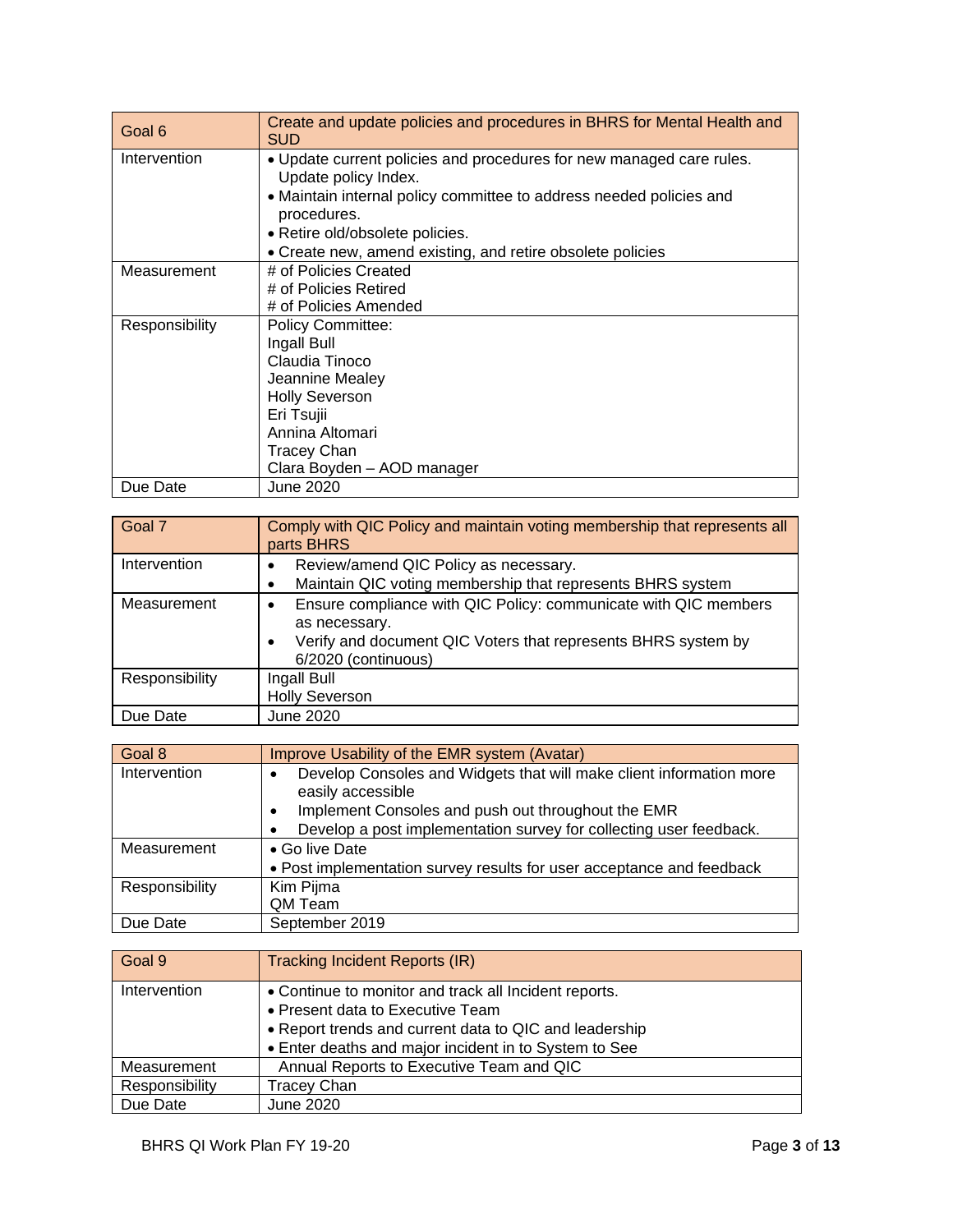## 2. Performance Improvement Projects (PIP)

| Goal 1         | BHRS will develop two on going Performance Improvement Projects (PIP)<br>for the MHP                                                                                                                                            |
|----------------|---------------------------------------------------------------------------------------------------------------------------------------------------------------------------------------------------------------------------------|
| Intervention   | Gather baseline data from BHRS sources to identify improvement<br>٠<br>areas.<br>Form a PIP committee to select improvement areas to focus on for a<br>$\bullet$<br>clinical PIP and a non-clinical PIP based on data gathered. |
|                | Identify interventions to address the identified problem(s).<br>$\bullet$<br>Identify a population (Adult and/or Youth) for the PIP.<br>$\bullet$                                                                               |
| Measurement    | Development of 2 PIP's that are rated as active and meet EQRO<br>$\bullet$<br>standards<br><b>Committee Minutes</b>                                                                                                             |
| Responsibility | Eri Tsujii                                                                                                                                                                                                                      |
| Due Date       | October 2019                                                                                                                                                                                                                    |

| Goal 2         | Identify new PIP interventions for the current fiscal year.                                                                                                                                                                                                                      |
|----------------|----------------------------------------------------------------------------------------------------------------------------------------------------------------------------------------------------------------------------------------------------------------------------------|
| Intervention   | Review recent ODS data, client feedback data, grievances, and other<br>$\bullet$<br>data to identify possible clinical and administrative improvement areas.<br>Work with the ODS QI subcommittee for input into direction and<br>selection of clinical and administrative PIPs. |
| Measurement    | <b>Meeting Minutes</b>                                                                                                                                                                                                                                                           |
|                | Developed PIPs                                                                                                                                                                                                                                                                   |
| Responsibility | Clara Boyden<br>Diana Hill<br>Mary Fullerton<br>Ingall Bull<br>Eri Tsujii                                                                                                                                                                                                        |
| Due Date       | <b>June 2020</b>                                                                                                                                                                                                                                                                 |

#### 3. Utilization and Timeliness to Service Measures

| Goal 1       | The MHP's Utilization Management (UM) Program shall evaluate medical<br>necessity, appropriateness and efficiency of services provided to Medi-Cal<br>beneficiaries prospectively or retrospectively. (MHP Contract, Ex. A, Att. 5)                                                                                                                                                                                                                                                                                                                                                                                                                                                                                                                                                      |
|--------------|------------------------------------------------------------------------------------------------------------------------------------------------------------------------------------------------------------------------------------------------------------------------------------------------------------------------------------------------------------------------------------------------------------------------------------------------------------------------------------------------------------------------------------------------------------------------------------------------------------------------------------------------------------------------------------------------------------------------------------------------------------------------------------------|
| Intervention | Review and update UM program policies and procedures to reflect changes<br>released in DHCS Information Notice 19-026 and include that<br>They are based on valid and reliable clinical evidence or a consensus of<br>health care professionals in the applicable field.<br>They consider the needs of beneficiaries.<br>$\bullet$<br>They are adopted in consultation with contracting health care<br>$\bullet$<br>professionals.<br>Update authorization process for SMHS residential care<br>$\bullet$<br>They are reviewed and updated periodically as appropriate.<br>$\bullet$<br>Develop a process for concurrently reviewing inpatient psychiatric<br>$\bullet$<br>hospitalization.<br>Create a SMHS Utilization Committee to develop the following<br>$\bullet$<br>UM Plan<br>O |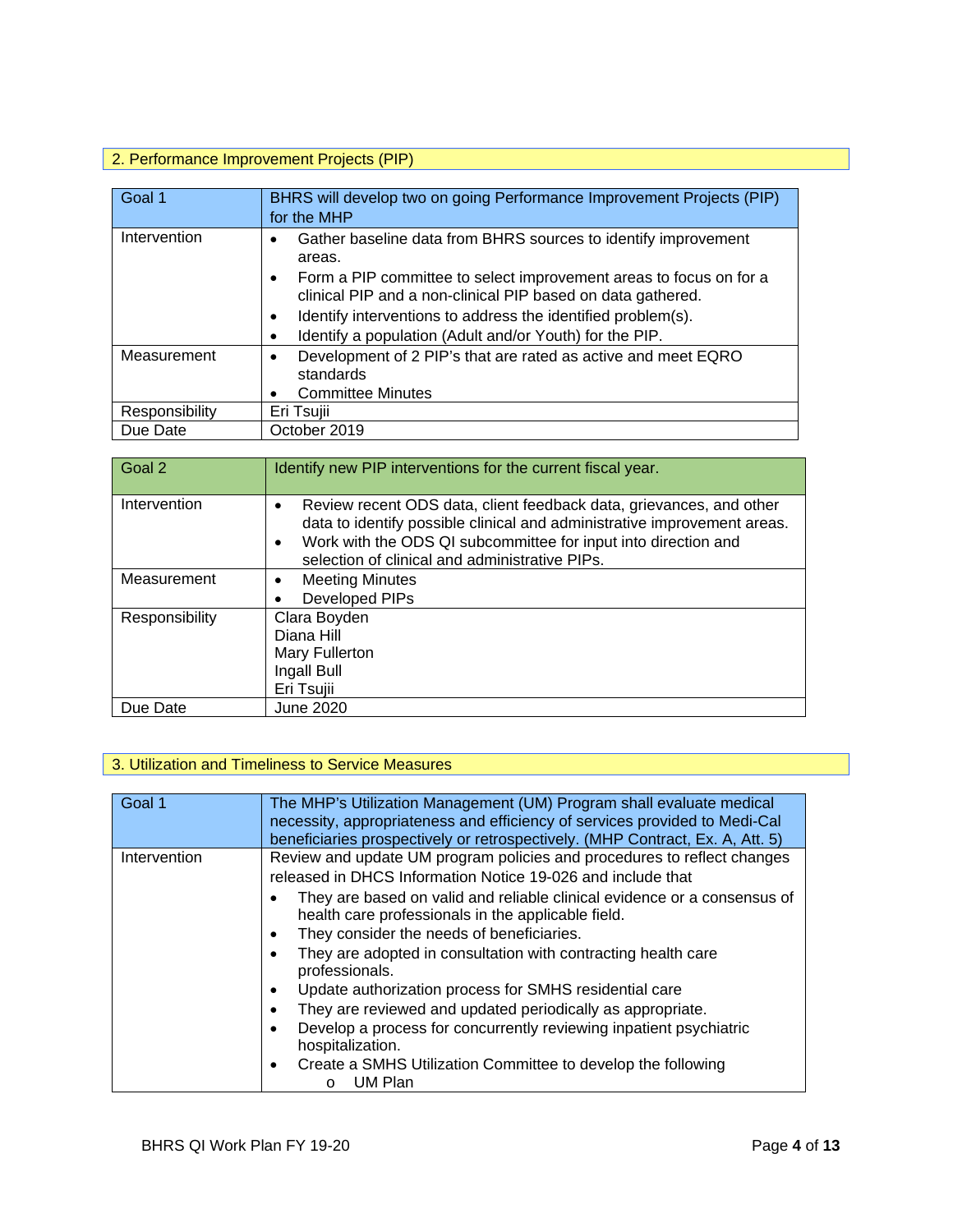|                | Mechanisms for determining Over Utilization and Under<br>$\circ$<br>Utilization<br>Review Reports, and trend analysis<br>$\circ$<br>Compare against DHCS POS data across fiscal years<br>O |
|----------------|--------------------------------------------------------------------------------------------------------------------------------------------------------------------------------------------|
| Measurement    | • Revise UM Plan and process for SMHS<br>• Implemented Concurrent Review UM program for Inpatient Psychiatric<br>hospitalizations                                                          |
| Responsibility | Ingall Bull<br>Eri Tsujii<br><b>Tracey Chan</b><br>Claudia Tinoco                                                                                                                          |
| Due Date       | June 2020                                                                                                                                                                                  |

| Goal 2         | Track time from first request to first assessment and treatment appointment<br>for BHRS and contractor programs for new SDMC Mental Health,<br>Substance Use (SUDS) and Foster Care (FC) clients. (see definition of a<br>new client)                                                                                                                                                                                                                                                                                                                                                                                                                                                                                                                                                                                                                                                                                                                                                                                                                                                                                                                                                                                                                 |
|----------------|-------------------------------------------------------------------------------------------------------------------------------------------------------------------------------------------------------------------------------------------------------------------------------------------------------------------------------------------------------------------------------------------------------------------------------------------------------------------------------------------------------------------------------------------------------------------------------------------------------------------------------------------------------------------------------------------------------------------------------------------------------------------------------------------------------------------------------------------------------------------------------------------------------------------------------------------------------------------------------------------------------------------------------------------------------------------------------------------------------------------------------------------------------------------------------------------------------------------------------------------------------|
| Intervention   | *New Client is a beneficiary who has Medi-cal and is not currently open to<br><b>SDMC</b> services<br>• Create a workgroup focused on determining how to track and<br>implementing timeliness measures<br>· Identify gaps in data collection and create data points needed to track<br>timeliness to service and follow up for service.<br>• Develop a process for capturing data and tracking timeliness information<br>from initial request to encounter for the following areas:<br>Offered assessment and treatment appointments<br>$\circ$<br>Time to first kept assessment and/or 1 <sup>st</sup> kept treatment appointment.<br>$\circ$<br>Time to first psychiatric service<br>$\circ$<br>Time from request for Urgent appointment to actual encounter<br>$\circ$<br>Time to appointment for post-psychiatric inpatient discharge<br>$\circ$<br>Inpatient readmission rates with 30 days of discharge<br>$\circ$<br>Mental Health Service (incl. Targeted Case Management,<br>$\circ$<br>Medication Support, and Crisis intervention)<br>• Include data for BHRS and contract agencies serving SDMC clients.<br>• Report to Executive Team and QIC, timeliness data annually.<br>• Create and/or revise policies to incorporate these changes |
| Measurement    | % of clients receiving a mental health service within 10 days from<br>$\bullet$<br>request to first appointment.<br>% of new clients receiving Psychiatry Services within 15 days from<br>$\bullet$<br>request to first service.<br>Average time from first request for service to first assessment<br>$\bullet$<br>appointment.<br>Average time from assessment to first treatment appointment<br>$\bullet$<br>Average time from request for Urgent appointment to actual<br>$\bullet$<br>encounter.                                                                                                                                                                                                                                                                                                                                                                                                                                                                                                                                                                                                                                                                                                                                                 |
| Responsibility | Eri Tsujii                                                                                                                                                                                                                                                                                                                                                                                                                                                                                                                                                                                                                                                                                                                                                                                                                                                                                                                                                                                                                                                                                                                                                                                                                                            |
| Due Date       | June 2019                                                                                                                                                                                                                                                                                                                                                                                                                                                                                                                                                                                                                                                                                                                                                                                                                                                                                                                                                                                                                                                                                                                                                                                                                                             |

| Goal 3 | Develop process for capturing data for Youth and Foster Care for tracking<br>medication use. (SB1291) |
|--------|-------------------------------------------------------------------------------------------------------|
|        |                                                                                                       |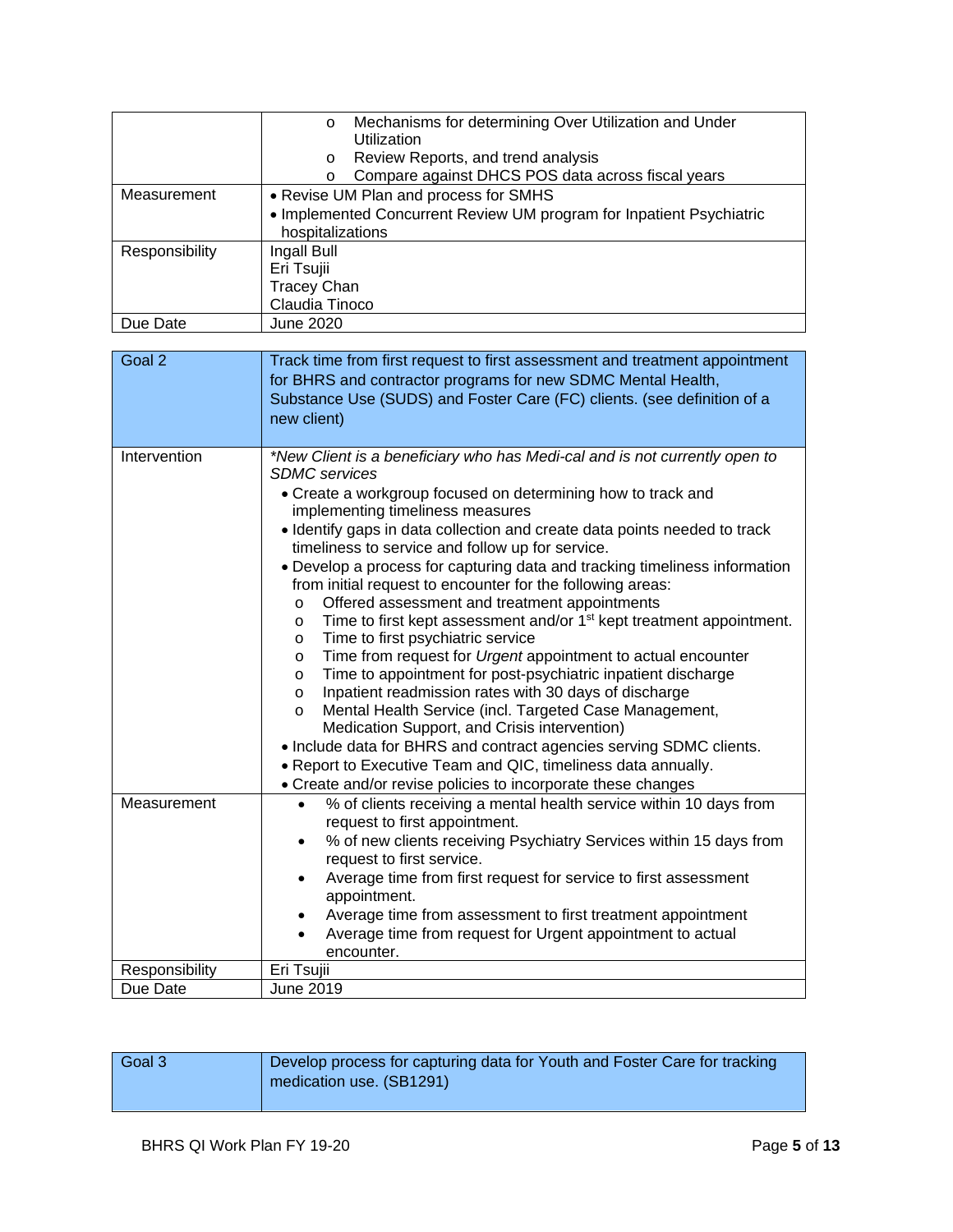| Intervention   | Develop a process for capturing data for the following HEDIS measures       |
|----------------|-----------------------------------------------------------------------------|
|                | Follow-Up Care for Children Prescribed Attention-<br>$\circ$                |
|                | Deficit/Hyperactivity Disorder (ADHD) Medication (ADD-CH)                   |
|                | Follow-Up After Hospitalization for Mental Illness: Ages 6-17<br>$\circ$    |
|                | (FUH-CH)                                                                    |
|                | Use of First-Line Psychosocial Care for Children and Adolescents<br>$\circ$ |
|                | on Antipsychotics (APP-CH)                                                  |
|                | Use of Multiple Concurrent Antipsychotics in Children and<br>$\circ$        |
|                | Adolescents (APC-CH)                                                        |
|                | Revise JV 220 oversight process to incorporate these measures               |
|                | Identify and update policies as needed                                      |
| Measurement    | Creation of a protocol and process for oversite                             |
|                | <b>Updated policies</b>                                                     |
| Responsibility | QM Workgroup                                                                |
|                | Ingall bull                                                                 |
|                | Eri Tsujii                                                                  |
|                | Claudia Tinoco                                                              |
|                | <b>Tracey Chan</b>                                                          |

#### 4. Access and Call Center

| Goal 1         | Improve customer service and satisfaction for San Mateo County<br><b>Access Call Center</b>                                     |
|----------------|---------------------------------------------------------------------------------------------------------------------------------|
| Intervention   | • Develop standards for answering calls<br>* Increase training for Optum call center staff on standards for<br>answering calls. |
| Measurement    | Test calls and call logs 90% test call rated as positive                                                                        |
| Responsibility | Selma Mangrum<br><b>Tracey Chan</b><br>Ingall Bull<br>Claudia Tinoco                                                            |
| Due Date       | June 2020                                                                                                                       |

| Goal 2         | Monitor 24/7 access to care through Call Center and Optum. 100% of<br>calls will be answered. 100% of test callers will be provided information<br>on how/where to obtain services if needed.                                      |
|----------------|------------------------------------------------------------------------------------------------------------------------------------------------------------------------------------------------------------------------------------|
| Intervention   | Make 4 test calls quarterly to 24/7 toll-free number for AOD and<br>Mental Health services.<br>Make 1 test call in another language and 1 for AOD services<br>$\bullet$<br>QM will report to call center the outcome of test calls |
| Measurement    | 95 % or more calls answered<br>95 % or more test calls logged.<br>100% of requested interpreters provided<br>75% of call will be rated satisfactory (Caller indicated they were helped)                                            |
| Responsibility | <b>Tracey Chan</b>                                                                                                                                                                                                                 |
| Due Date       | June 2020                                                                                                                                                                                                                          |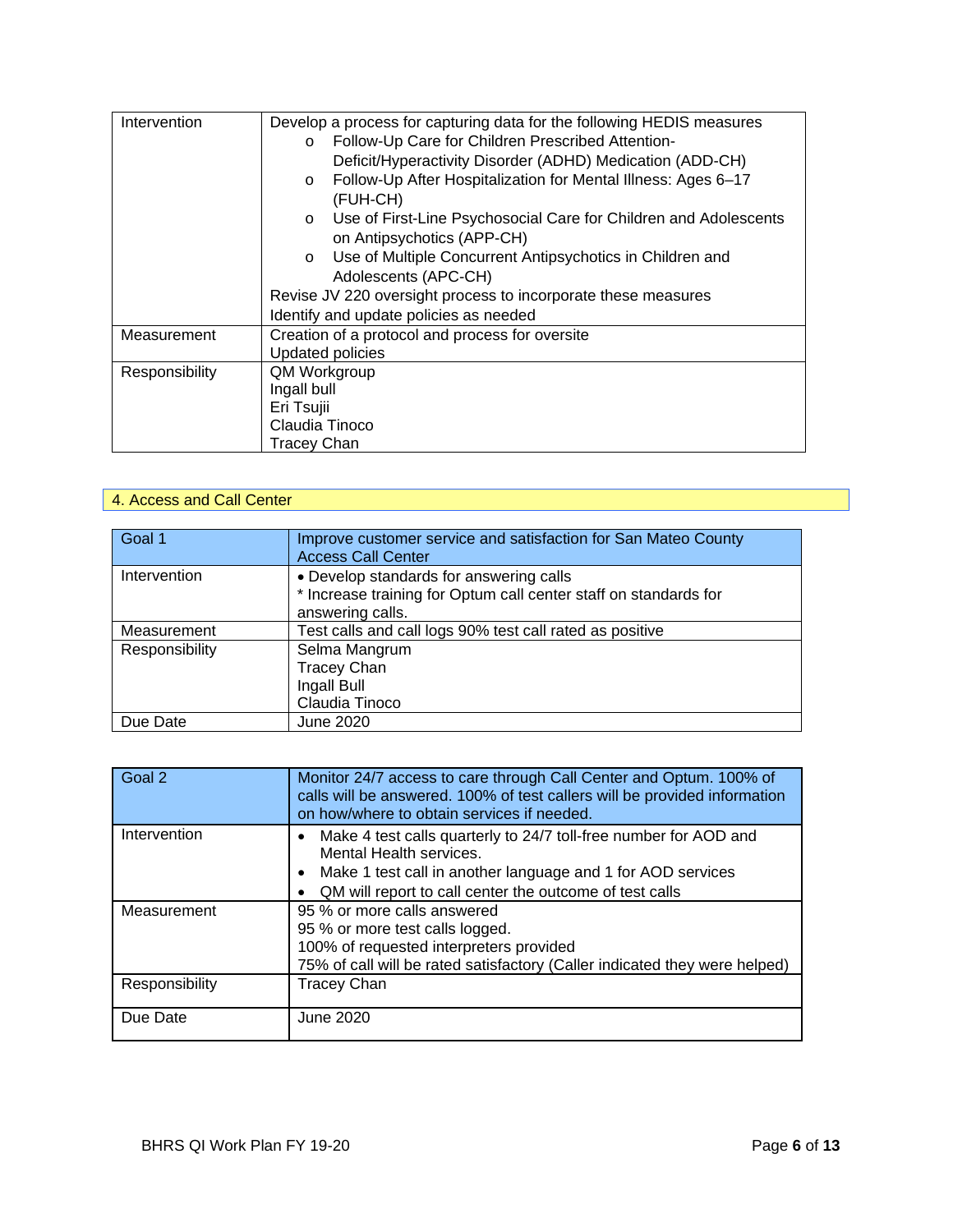## 5. Monitoring Grievances, Notice of Adverse Benefits Determination and Appeals

| Goal 1         | Grievances will be resolved within 90 days of receipt of grievance and<br>appeals within 30-day timeframe, expedited appeals will be resolved<br>within 72 hours after receipt of expedited appeal in 100% of cases filed.                                           |
|----------------|----------------------------------------------------------------------------------------------------------------------------------------------------------------------------------------------------------------------------------------------------------------------|
| Intervention   | Grievance and appeals regularly addressed in Grievance and Appeal<br>Team (GAT) Meeting.                                                                                                                                                                             |
| Measurement    | Annual reports on grievances, appeals, and State Fair Hearings to<br>QIC.<br>Annual report with % of issues resolved to client/family member fully<br>favorable or favorable.<br>Annual report with % grievances/appeals resolved within 90/30<br>$\bullet$<br>days. |
| Responsibility | <b>GAT Team</b>                                                                                                                                                                                                                                                      |
| Due Date       | <b>June 2020</b>                                                                                                                                                                                                                                                     |

| Goal 2         | Ensure that providers are informed of the resolution of all grievances<br>and given a copy of the letter within 90 days of the grievance file date.<br>This will have documented in the GAT file 100% of the time. |
|----------------|--------------------------------------------------------------------------------------------------------------------------------------------------------------------------------------------------------------------|
| Intervention   | Audit the grievance resolution folders quarterly to ensure that there is<br>evidence that providers have been informed of the resolution.                                                                          |
| Measurement    | 80% of providers will receive the grievance resolution at the time the<br>client is informed. This will be documented in the GAT file.<br>(baseline 50%)                                                           |
| Responsibility | <b>GAT Team</b><br>Annina Altomari                                                                                                                                                                                 |
| Due Date       | October 2019, January 2020, April 2020, July 2020                                                                                                                                                                  |

| Goal 3         | Ensure that Grievance and NOABD process follow Policies and<br>procedures for handling grievances.                                                                                                                                                   |
|----------------|------------------------------------------------------------------------------------------------------------------------------------------------------------------------------------------------------------------------------------------------------|
| Intervention   | • GAT will review all relevant revisions to the 2019 (Policy 19-01)<br>Grievance Protocol and make any changes required.<br>• Train BHRS staff and contractors on new grievance procedures<br>• Track compliance with new Grievance and NOABD policy |
| Measurement    | • # of successfully issued NOABDs<br>• # of Appeals completed with outcome % for favorable outcomes for<br>client<br>• # of successfully completed Grievances                                                                                        |
| Responsibility | Ingall Bull<br><b>GAT Team</b>                                                                                                                                                                                                                       |
| Due Date       | January 2020                                                                                                                                                                                                                                         |

| Goal 4         | Decision for client's requested Change of Provider within 2 weeks                      |
|----------------|----------------------------------------------------------------------------------------|
| Intervention   | • Change of Provider Request forms will be sent to Quality<br>Management for tracking. |
|                | · Obtain baseline/develop goal.                                                        |
| Measurement    | Annual review of requests for change of provider.                                      |
| Responsibility | Tracey Chan                                                                            |
| Due Date       | June 2019                                                                              |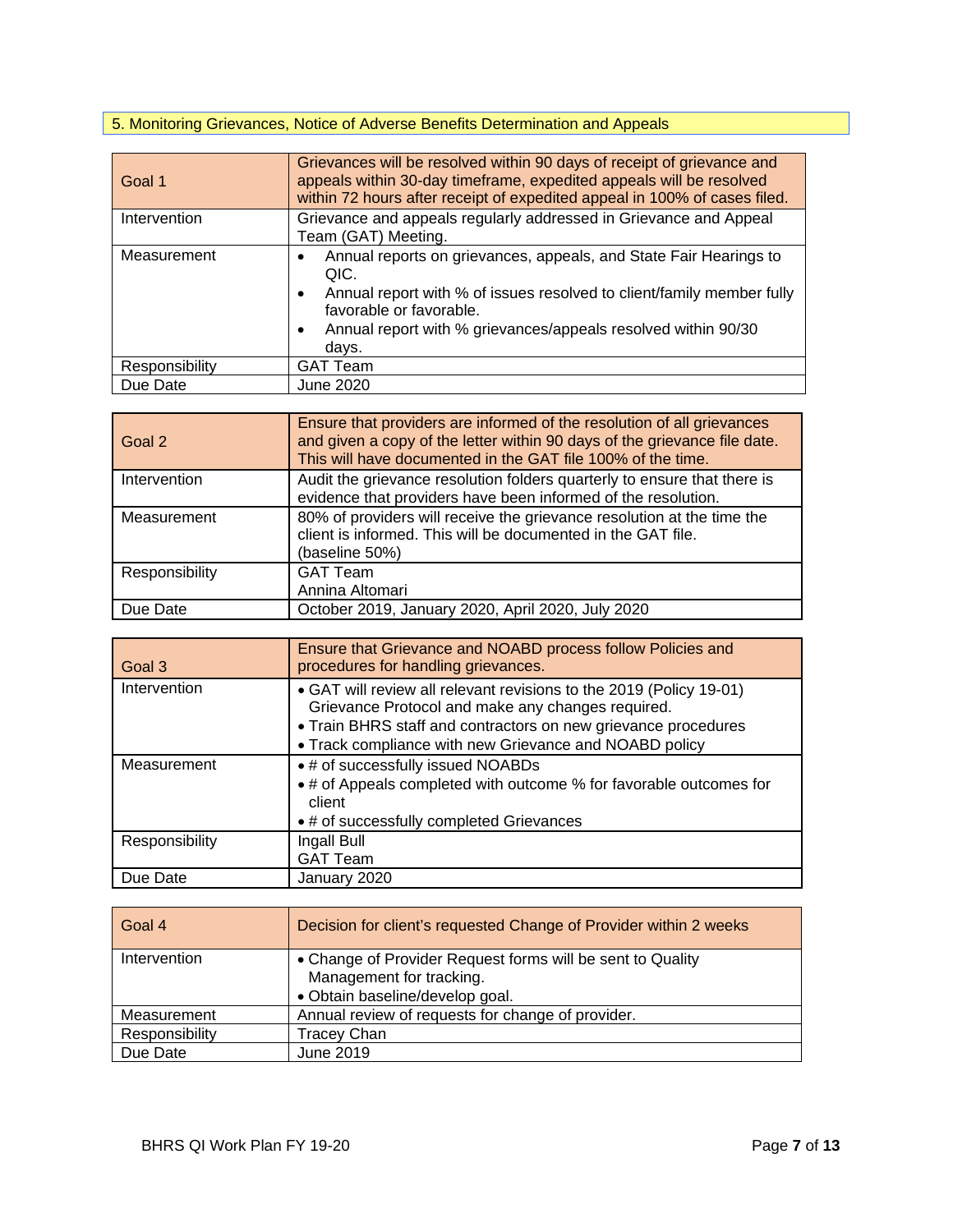## 6. Client Satisfaction and Culturally Competent Services

| Goal 1         | Providers will be informed of results of the beneficiary/family satisfaction<br>surveys bi-annually.               |
|----------------|--------------------------------------------------------------------------------------------------------------------|
| Intervention   | Develop communication plan to inform providers/staff of the results of<br>each survey within a specified timeline. |
| Measurement    | Completion of notification twice a year.<br>Presentation and notification of the results yearly.                   |
| Responsibility | Ingall Bull<br>David Williams                                                                                      |
| Due Date       | July 2019, January 2020                                                                                            |

| Goal 2         | Improve cultural and linguistic competence                                                                                                                                                                                                 |
|----------------|--------------------------------------------------------------------------------------------------------------------------------------------------------------------------------------------------------------------------------------------|
| Intervention   | "Working Effectively with Interpreters in Behavioral Health" refresher<br>course training will be required for all direct service staff every 3 years.                                                                                     |
| Measurement    | • 100% of New staff will complete in-person "Working Effectively with<br>Interpreters in Behavioral Health"<br>• 75% of Existing staff who have taken the initial training will take the<br>refresher training at lease every three years. |
| Responsibility | Claudia Tinoco<br>Maria Lorente-Foresti<br>Doris Estremera                                                                                                                                                                                 |
| Due Date       | June 2020                                                                                                                                                                                                                                  |

| Goal 3         | Expand Translation of BHRS Consumer Documents to meet Threshold<br>Languages (Spanish, Tagalog, Chinese) |
|----------------|----------------------------------------------------------------------------------------------------------|
| Intervention   | Update BHRS Consumer facing communications to be in our threshold<br>languages                           |
|                | Update Policies to include threshold languages                                                           |
| Measurement    | • Completion of translation identified communication                                                     |
|                | • Posted on Website                                                                                      |
|                | • Printed Materials distributed to Clinics and Contractors                                               |
| Responsibility | <b>Tracey Chan</b>                                                                                       |
|                | Maria Lorente-Foresti                                                                                    |
|                | Doris Estremera                                                                                          |
| Due Date       | June 2020                                                                                                |

| Goal 4         | Improve Linguistic Access for clients whose preferred language is other<br>than English                      |
|----------------|--------------------------------------------------------------------------------------------------------------|
| Intervention   | Services will be provided in the clients preferred language                                                  |
| Measurement    | % of clients with a preferred language other than English receiving a<br>service in their preferred language |
| Responsibility | Claudia Tinoco<br>Doris Estremera<br>Maria Lorente-Foresti<br>Chad Kempel                                    |
| Due Date       | June 2020                                                                                                    |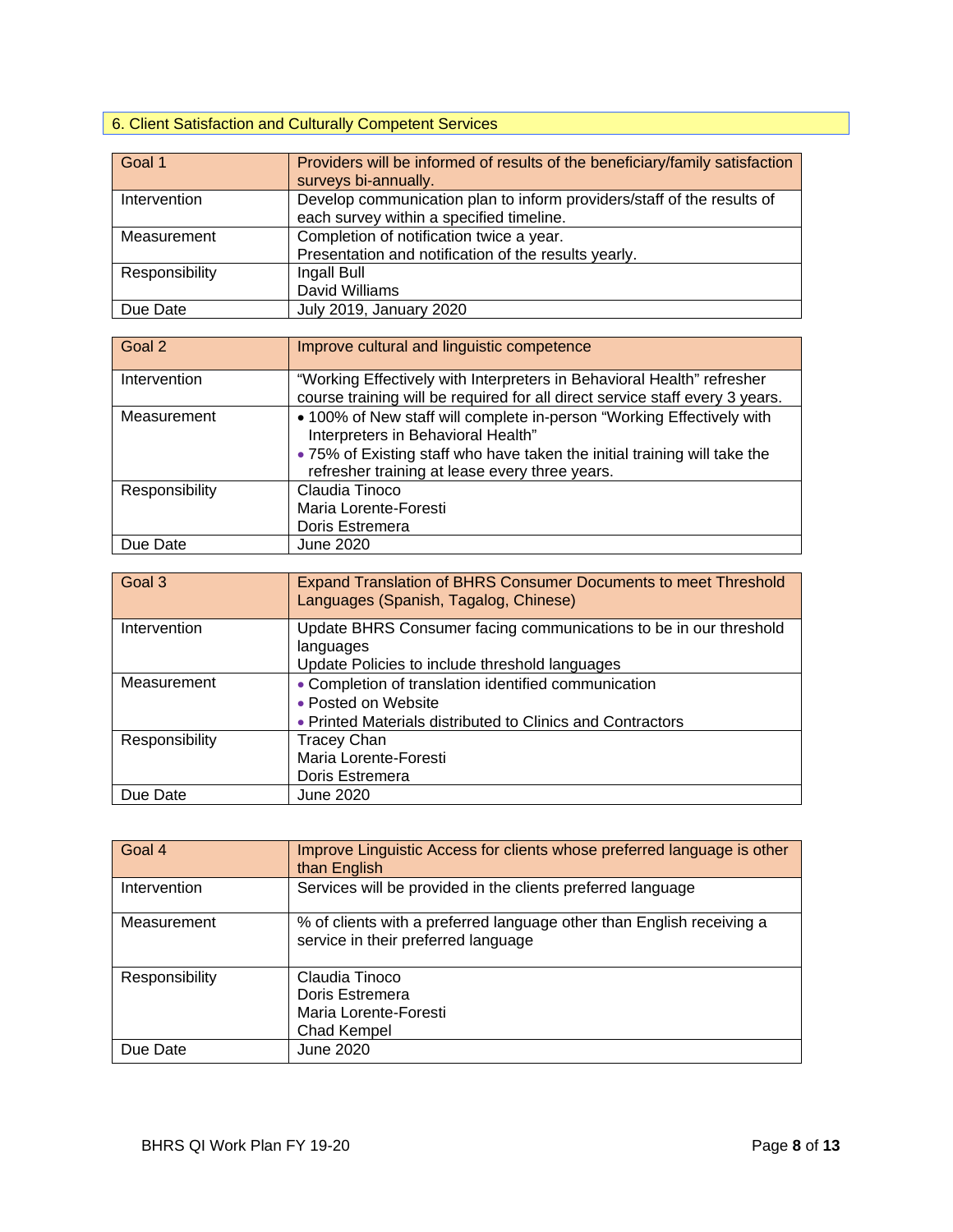| Goal 5         | Enhance Understanding and Use of Cultural Humility as an effective<br>practice when working with diverse populations. |
|----------------|-----------------------------------------------------------------------------------------------------------------------|
| Intervention   | All staff will complete mandatory training on cultural humility                                                       |
| Measurement    | 65% of staff will complete the Cultural Humility training.                                                            |
| Responsibility | Claudia Tinoco<br>Doris Estremera<br><b>Erica Britton</b>                                                             |
| Due Date       | Due June 30, 2019                                                                                                     |

| Goal 6         | Monitor data collection guidelines regarding sexual orientation and<br>gender identity (SOGI)                                                                                                                    |
|----------------|------------------------------------------------------------------------------------------------------------------------------------------------------------------------------------------------------------------|
| Intervention   | • All clients to be assessed for their sexual orientation and gender<br>identity All staff with direct client contact will appropriately ask client's<br>sexual orientation and gender identity questions (SOGI) |
| Measurement    | • # of completed SOGI questions in Avatar assessments. Separate by<br>contract agencies and county programs<br>$\bullet$ Baseline =                                                                              |
| Responsibility | Claudia Tinoco<br>Doris Estremera<br>Erica Britton<br>Maria Lorente-Foresti                                                                                                                                      |
| Due Date       | June 2020                                                                                                                                                                                                        |

#### 7. DMC-ODS Pilot

| Goal 1         | Increase offender access to SUD care post release at re-entry to the<br>community                                 |
|----------------|-------------------------------------------------------------------------------------------------------------------|
| Intervention   | • Continue training criminal Justice partners.<br>• Complete ASAM Evaluations of in-custody clients upon request. |
|                | • Link clients to appropriate level of care post release                                                          |
| Measurement    | • % of ASAM in-custody evaluation completed                                                                       |
|                | • % of inmates released to the appropriate level of care                                                          |
| Responsibility | Mary Fullerton                                                                                                    |
|                | Eliseo Amezcua                                                                                                    |
|                | Clara Boyden                                                                                                      |
| Due Date       | June 2020                                                                                                         |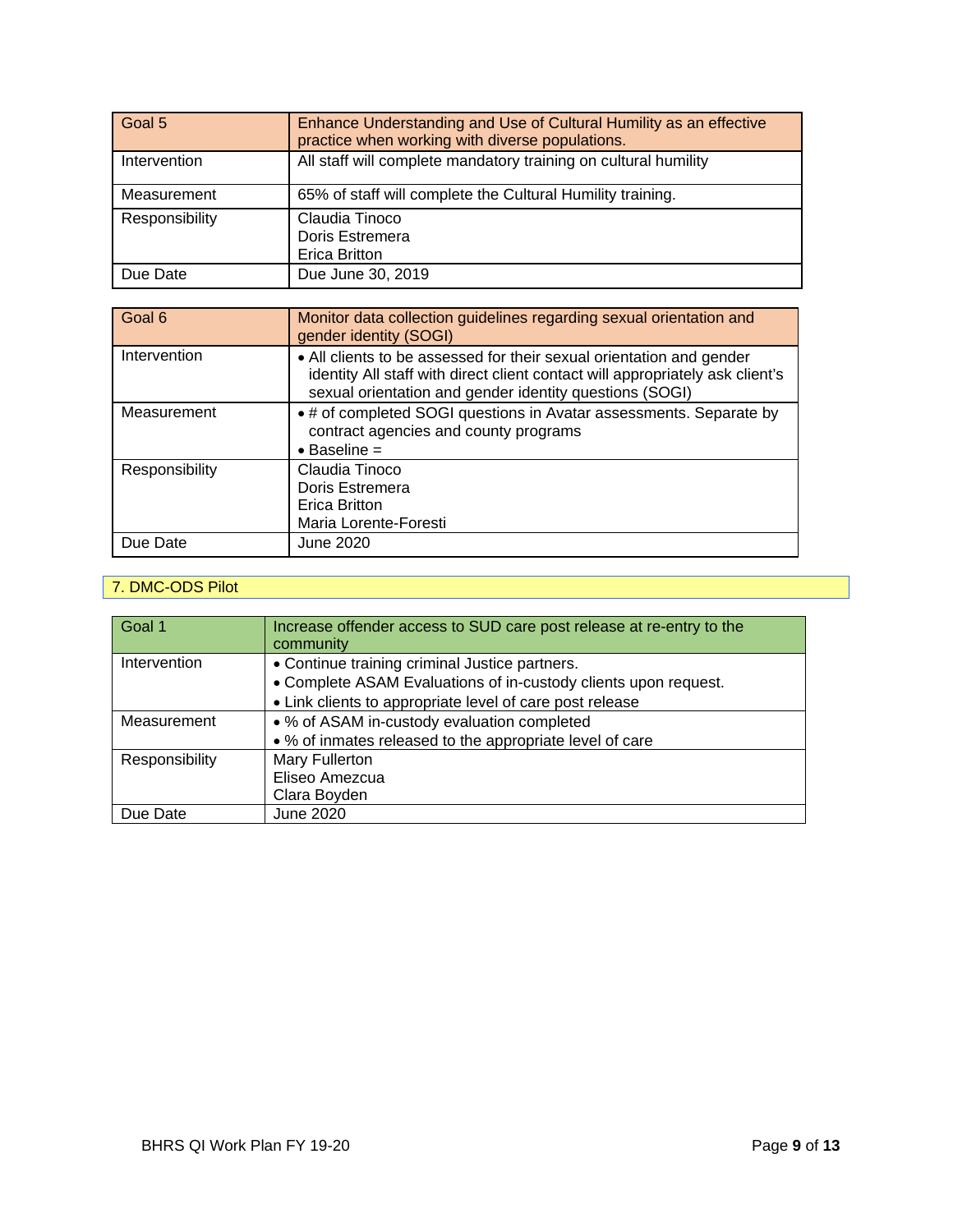| Goal 2         | Increase number of clients discharged from residential detox services with<br>a referral to the appropriate level of care based ASAM criteria and who are<br>subsequently admitted follow-up care.                                                                                                                                                                                                                                                                                                                                                                                                                                                                         |
|----------------|----------------------------------------------------------------------------------------------------------------------------------------------------------------------------------------------------------------------------------------------------------------------------------------------------------------------------------------------------------------------------------------------------------------------------------------------------------------------------------------------------------------------------------------------------------------------------------------------------------------------------------------------------------------------------|
| Intervention   | • AOD care coordinator will complete and ASAM evaluation and treatment<br>referral.<br>• Coordinate the discharge and subsequent admission to the next<br>recommended level of care.                                                                                                                                                                                                                                                                                                                                                                                                                                                                                       |
| Measurement    | • % of clients with a referral (ASAM level of care) prior to discharge from<br>detox services. # of referral/# of discharges<br>• % of clients being admitted to a subsequent follow up<br>appointment/treatment with 7 days of discharge<br>• % of clients re-admitted to detox within 30 days<br>Baseline: Calendar Year 2018:<br>710 discharges occurred from Palm Avenue (AD413601) between<br>1/1/2018 and 12/31/2018<br>456 of the 710 Palm Ave discharges (64%) received a first service<br>within 7 days of discharge.<br>73% of discharges received first service within the first 14 days.<br>79% of discharges received first service within the first 30 days. |
| Responsibility | Clara Boyden<br>Eliseo Amezcua<br>Giovanna Bonds                                                                                                                                                                                                                                                                                                                                                                                                                                                                                                                                                                                                                           |
| Due Date       | June 2020                                                                                                                                                                                                                                                                                                                                                                                                                                                                                                                                                                                                                                                                  |

| Goal 3         | Increase treatment provider compliance with DMC-ODS documentation<br>regulations.                                                                                                                                                                        |
|----------------|----------------------------------------------------------------------------------------------------------------------------------------------------------------------------------------------------------------------------------------------------------|
| Intervention   | • Design and implement a plan for County review of SUD treatment<br>provider Medi-Cal beneficiary charts.<br>• Develop an audit tool and protocols in for chart audits conjunction with<br><b>QM</b><br>. Pilot Audit with each of the DMC-ODS providers |
| Measurement    | # of charts reviewed for each DMC-ODS providers                                                                                                                                                                                                          |
| Responsibility | Diana Hill<br>Christine O'Kelly                                                                                                                                                                                                                          |
| Due Date       | June 2020                                                                                                                                                                                                                                                |

| Goal 4         | Ensure timely access to NRT/OTP.                                                     |
|----------------|--------------------------------------------------------------------------------------|
| Intervention   | NRT providers will monitor and track timely access to services, from the             |
|                | time of first request to the time of first appointment                               |
| Measurement    | % of clients admitted to treatment within 24 hours of making a request<br>٠          |
|                | for Narcotic Replacement Therapy (NRT.)                                              |
|                | County Target is 95%.<br>$\circ$                                                     |
|                | FY 17-18 is 93%                                                                      |
|                | FY 18/19 is 90%<br>$\Omega$                                                          |
|                | % of clients who received first service within 3 days of request (State<br>$\bullet$ |
|                | Standard) - establish baseline.                                                      |
| Responsibility | Diana Hill                                                                           |
| Due Date       | June 2020                                                                            |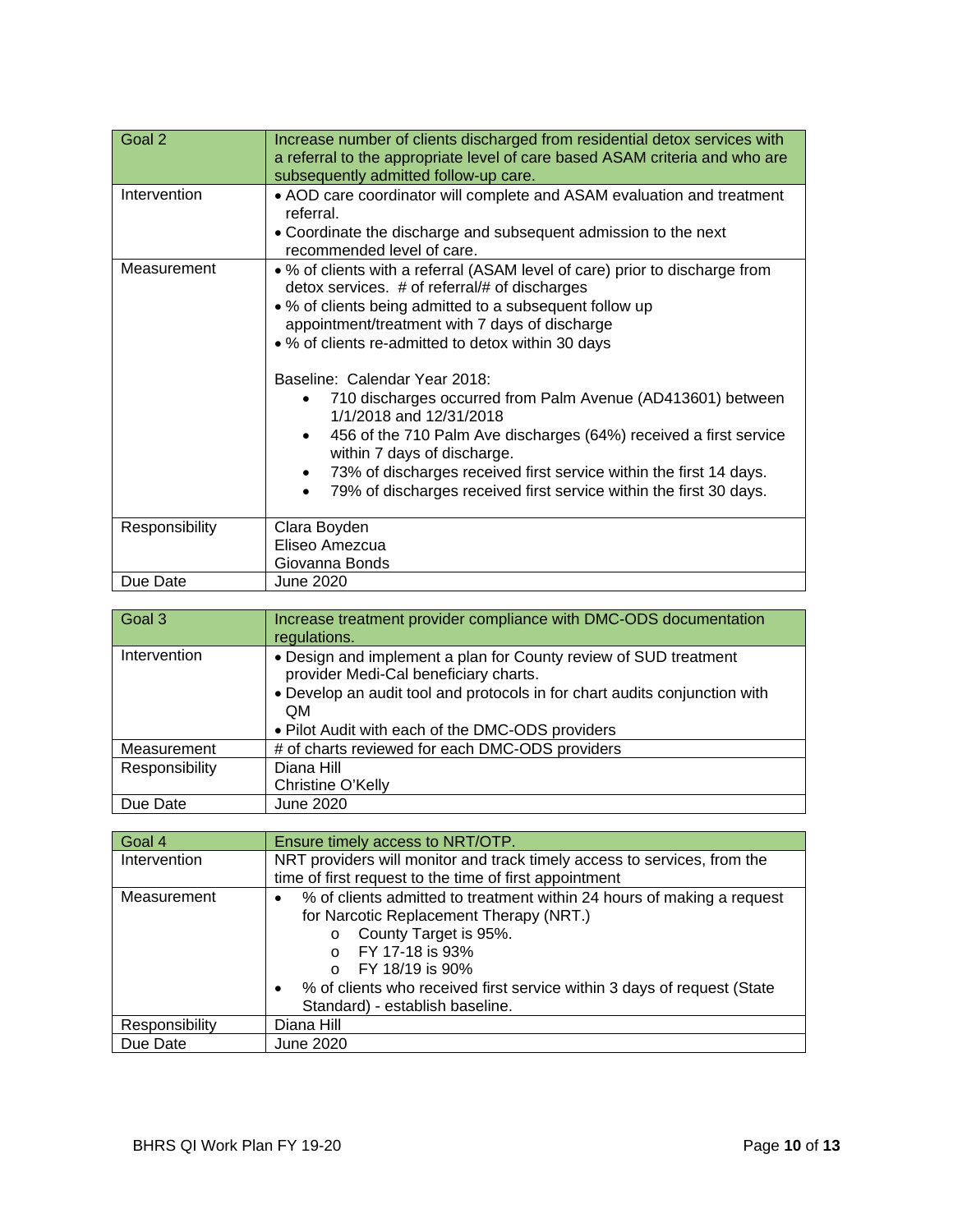| Goal 5         | Develop and Implement a Training Plan for provider direct service staff that<br>complies with DMC-ODS STC requirements around Evidenced-Based<br>Practices (EBPs.)                                                              |
|----------------|---------------------------------------------------------------------------------------------------------------------------------------------------------------------------------------------------------------------------------|
| Intervention   | • Review BHRS Standards of Care (SOC,) DMC-ODS Special Terms and<br>Conditions (STC,) the Intergovernmental Agreement<br>. Develop of a Training Plan that incorporates Evidenced-Based Practices.<br>• Implement training plan |
| Measurement    | • Completion of the training plan protocol<br>• # of trainings offered                                                                                                                                                          |
| Responsibility | Diana Hill<br>Kathy Reyes                                                                                                                                                                                                       |
| Due Date       | June 2020                                                                                                                                                                                                                       |

| Goal 6         | 80% of all provider direct service staff will be trained in at least 2                                                                                                      |
|----------------|-----------------------------------------------------------------------------------------------------------------------------------------------------------------------------|
|                | Evidenced-Based Practices as identified in the DMC-ODS STCs.                                                                                                                |
| Intervention   | • Implement Training Plan for provider clinicians, counseling and                                                                                                           |
|                | supervisory staff.                                                                                                                                                          |
|                | • Conduct personnel file reviews to confirm evidence of training on at least<br>2 EBPs.                                                                                     |
|                | • Explore with BHRS Workforce Education and Training Coordinator and<br>with Providers possible methods to improve access and compliance with<br>EBP training requirements. |
| Measurement    | • % of all provider clinicians, counseling staff, and supervisors will be                                                                                                   |
|                | trained in at least 2 EBPs.                                                                                                                                                 |
|                | • FY 18-19 performance is 28%                                                                                                                                               |
| Responsibility | Diana Hill                                                                                                                                                                  |
|                | Christine O'Kelly                                                                                                                                                           |
|                | <b>Kathy Reyes</b>                                                                                                                                                          |
|                | Erica Britton                                                                                                                                                               |
| Due Date       | <b>June 2020</b>                                                                                                                                                            |

| Goal 7         | 80% All provider Licensed Practitioners of the Healing Arts (LPHA)<br>clinicians will receive at least 5 hours of Addiction Medicine Training<br>annually.            |
|----------------|-----------------------------------------------------------------------------------------------------------------------------------------------------------------------|
| Intervention   | Implement a Training Plan for provider clinicians.                                                                                                                    |
| Measurement    | • % of all provider LPHA clinicians will receive at least 5 hours of addiction<br>medicine training annually.<br>• FY 17/18 baseline is 35%.<br>• FY $18/19 = 55\%$ . |
| Responsibility | Diana Hill                                                                                                                                                            |
|                | Christine O'Kelly                                                                                                                                                     |
| Due Date       | June 2020                                                                                                                                                             |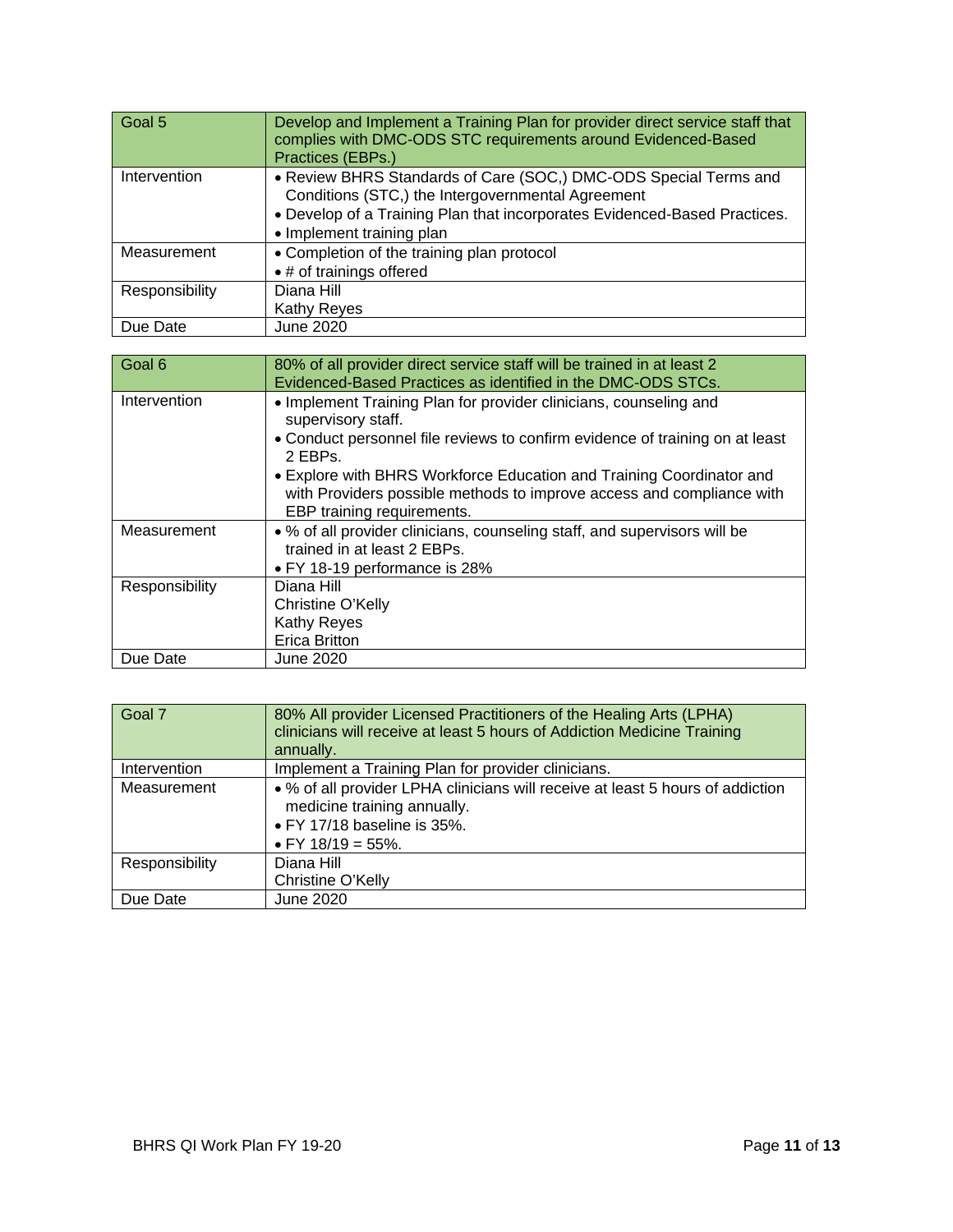| Goal 8         | Create reports needed to monitor and evaluate DMC-ODS in relation to<br>established performance measures and standards |
|----------------|------------------------------------------------------------------------------------------------------------------------|
| Intervention   | • Identify needed data points for report generation                                                                    |
|                | • Analyze gap between data needs and data points available.                                                            |
|                | • Develop new data points as needed                                                                                    |
|                | · Identify reports needed                                                                                              |
| Measurement    | • # of reports developed that meet reporting requirement for DMC-ODS                                                   |
| Responsibility | Clara Boyden                                                                                                           |
|                | Diana Hill                                                                                                             |
|                | Kim Pijma (contract monitor)                                                                                           |
|                | Dave Williams                                                                                                          |
| Due Date       | June, 2020                                                                                                             |

| Goal 9         | BHRS will track time from first request to first appointment for Outpatient<br><b>SUD and Opioid Treatment Programs.</b>                                                                                                                                                                                                                                                         |
|----------------|----------------------------------------------------------------------------------------------------------------------------------------------------------------------------------------------------------------------------------------------------------------------------------------------------------------------------------------------------------------------------------|
| Intervention   | • Develop a Process to capture and analyze timeliness data for:<br>Outpatient SUD services (excl. Opioid Treatment Programs)<br>$\circ$<br><b>Opioid Treatment Programs</b><br>$\circ$<br>• Include data for BHRS programs and contractor agencies serving DMC-<br><b>ODS</b> clients<br>• Analyze and report timeliness data annually with NACT Submission on<br>April 1, 2020. |
| Measurement    | • % of client's receiving an Outpatient SUD Service within 10 days from<br>request to first appointment.<br>• % of clients starting an Opioid Treatment Programs within 3 days from<br>request to first appointment.                                                                                                                                                             |
| Responsibility | <b>Chad Kempel</b><br>Clara Boyden                                                                                                                                                                                                                                                                                                                                               |
| Due Date       | April 1, 2020                                                                                                                                                                                                                                                                                                                                                                    |

| Goal 10        | Create and implement after-hours access policies and procedures                                                                                                                                             |
|----------------|-------------------------------------------------------------------------------------------------------------------------------------------------------------------------------------------------------------|
| Intervention   | • Research requirements to meet standard<br>• Convene BHRS QI staff representative, DMC ODS staff and providers to<br>develop a policy and procedures to ensure after-hours access to care is<br>available. |
|                | • Implement policy and monitoring process for after-hours access.                                                                                                                                           |
| Measurement    | Copy of approved policy and procedures                                                                                                                                                                      |
| Responsibility | Diana Hill<br>Ingall Bull<br>Clara Boyden                                                                                                                                                                   |
| Due Date       | June 2020                                                                                                                                                                                                   |